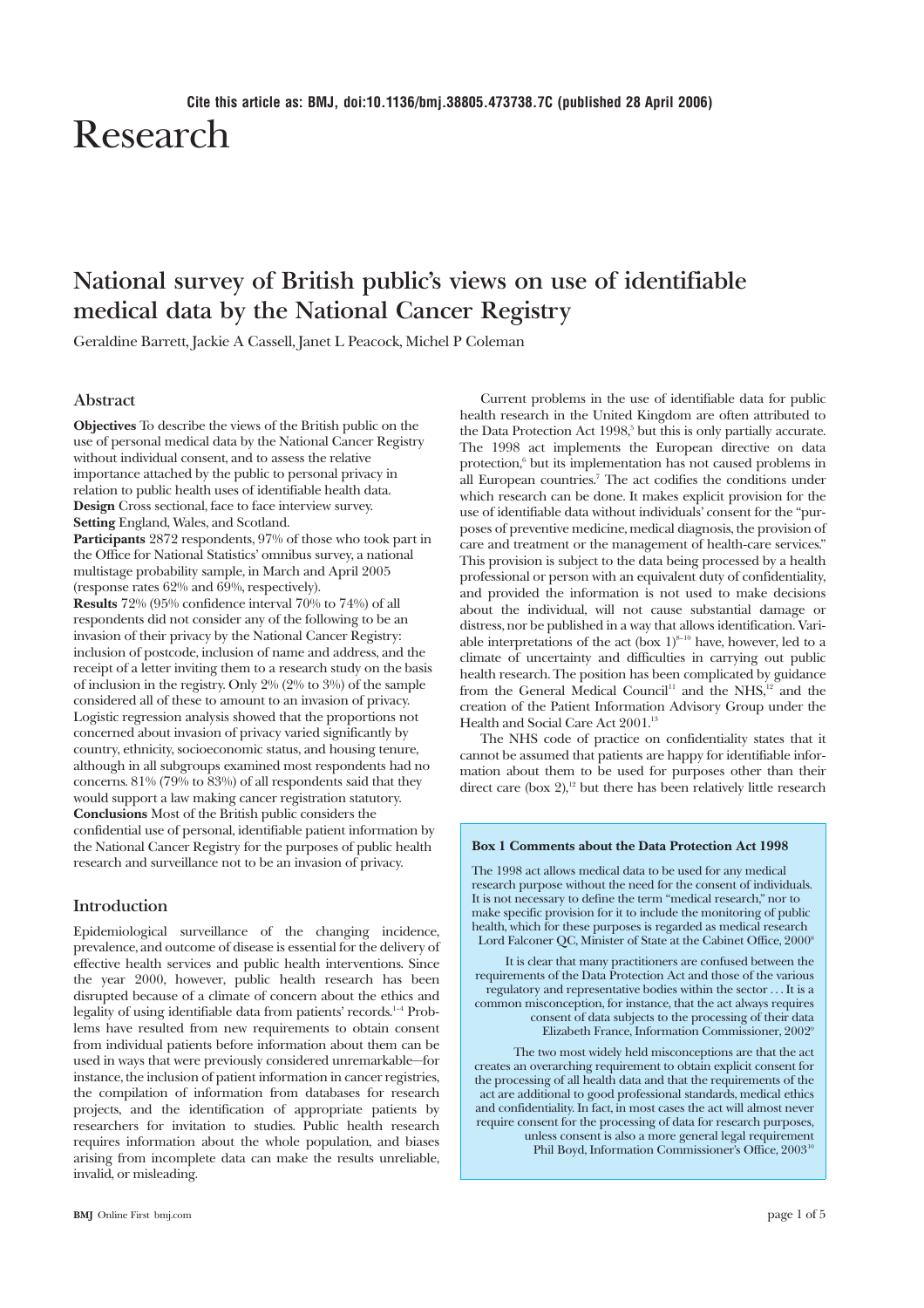on patients' views. So far, no study has asked respondents to make a judgment about the balance between personal privacy and public health research.

We sought the views of the British public on the acceptability of identifiable information being used for public health purposes in the context of a real example. The National Cancer Registry collates data from nine regional cancer registries in England, with separate national registries in Scotland, Wales, and Northern Ireland. Data flows to the National Cancer Registry were disrupted after publication of new guidance from the General Medical Council in 2000,<sup>11</sup> later revised. Data collection continues under section 60 of the Health and Social Care Act 2001 but this support is temporary.14 15 A bill to make the registration of cancer a statutory requirement in England, Wales, and Northern Ireland is currently before parliament.<sup>16</sup>

# **Methods**

We designed nine questions on cancer registration and personal privacy for inclusion in the omnibus survey run by the Office for National Statistics. We were inspired by a Canadian survey on the same topic (E Holowaty, personal communication, July 2002). Question 5 is based on the wording of the UK Department of Health website.<sup>17</sup> We tested the questions using  $29$  cognitive interviews (data not shown). The final questions ensured that interviewees understood the purpose of the National Cancer Registry and that data transfers at the moment were without patients' consent. The omnibus survey team commented on the questions during development and approved their final form.

The questions were included in the March and April 2005 rounds of the omnibus survey, a national multistage probability cluster design survey. Of the 3000 addresses selected in March and the 2010 selected in April, 2762 and 1819, respectively, were eligible as they contained a private household. When addresses contained more than one household the National Office for Sta-

#### **Box 2 Extracts from the NHS code of practice on confidentiality**

Many current uses of confidential patient information do not contribute to or support the health care that a patient receives. Very often these other uses are extremely important and provide benefits to society—for example, medical research, protecting the health of the public, health service management, and financial audit. However, they are not directly associated with the health care that patients receive and we cannot assume that patients who seek health care are content for their information to be used in these ways.

Key identifiable information includes:

- Patient's name, address, full postcode, date of birth
- Pictures, photographs, videos, audiotapes, or other images of patients
- NHS number and local identifiable codes for patients
- Anything else that may be used to identify a patient directly or indirectly

For example, rare diseases, drug treatments, or statistical analyses which have very small numbers within a small population may allow individuals to be identified.

#### **Anonymised information**

This is information which does not identify an individual directly, and which cannot reasonably be used to determine identity. Anonymisation requires the removal of name, address, full postcode, and any other detail or combination of details that might support identification.<sup>12</sup>

tistics used a standard procedure to select one at random. In households with more than one adult, one person aged 16 or more was selected at random. If the person selected was unavailable or declined to be interviewed this was recorded as a non-response. Face to face interviews were carried out with 1703 people in March 2005 and 1252 people in April (response rates 62% and 69%). We combined the data for analysis.

Analyses were carried out using Stata 9.0, taking account of the unequal probability of selection in households caused by varying household size and the increased standard errors associated with the clustering of interviews within postcode sectors. Proportions and 95% confidence intervals are used to describe the estimates of opinion (weighted data shown, unweighted denominators given in tables) and to examine which factors are associated with support for cancer registration and with being unconcerned about invasion of privacy, the latter being a grouping of those who answered "no" to questions 7, 8, and 9. We entered into logistic regression models those factors with P values less than 0.05 in the unifactorial analyses. Results are presented as adjusted proportions.

# **Results**

Of the 2955 interviewees, 2872 (97%) answered all nine questions (table 1). Thirty people (1%) refused to answer the questions and a further 53 (2%), a minority who completed telephone interviews, were asked none or only some of the questions. Table 2 shows the characteristics of respondents. Comparison with census data (not shown) showed that respondents were closely representative of the population, albeit with a small excess of owner occupiers.<sup>18</sup>

Most people ( $n = 2363, 82%$ ) had not heard of the National Cancer Registry but the vast majority ( $n = 2737, 95\%$ ) thought that the information it collected was useful (questions 4 and 5, table 1). Over four fifths of responders ( $n = 2335, 81\%$ ) said that they would support legislation to underpin the National Cancer Registry (question 6). Small but significant differences in levels of support were found according to age, ethnicity, socioeconomic status, housing tenure, and the experience of cancer in the immediate family. Only socioeconomic status and housing tenure remained significant after adjustment, with those living in rented accommodation and those of "not classified" socioeconomic status showing slightly lower levels of support (table 2).

Most respondents ( $n = 2740, 95\%$ ) did not believe that a letter from their primary care trust inviting them to a cancer screening test was an invasion of privacy (question 3). Similarly, over 80% of respondents did not consider that the confidential inclusion of their postcode or name and address in the registry, or the receipt of a letter inviting them to take part in a research study, was an invasion of their privacy (questions 7 to 9). The scenario that caused most disquiet was the inclusion of name and address (question 8), with  $16\%$  of respondents (n = 446) considering this an invasion of privacy. In all, 2068 respondents (72%, 95% confidence interval 70% to 74%) indicated that none of these scenarios (inclusion of postcode in the registry, inclusion of name and address, and receipt of an invitation to a research study) was an invasion of privacy. Only 61 respondents (2%, 2% to 3%) saw all three scenarios as an invasion of their privacy. The opinions of the other 714 respondents varied. Taking the opinion that none of the scenarios was an invasion of privacy as a marker of a lack of concern about invasion of privacy, small but significant differences were found according to country, ethnicity, socioeconomic status, housing tenure, and the experience of cancer in the immediate family. Each of these vari-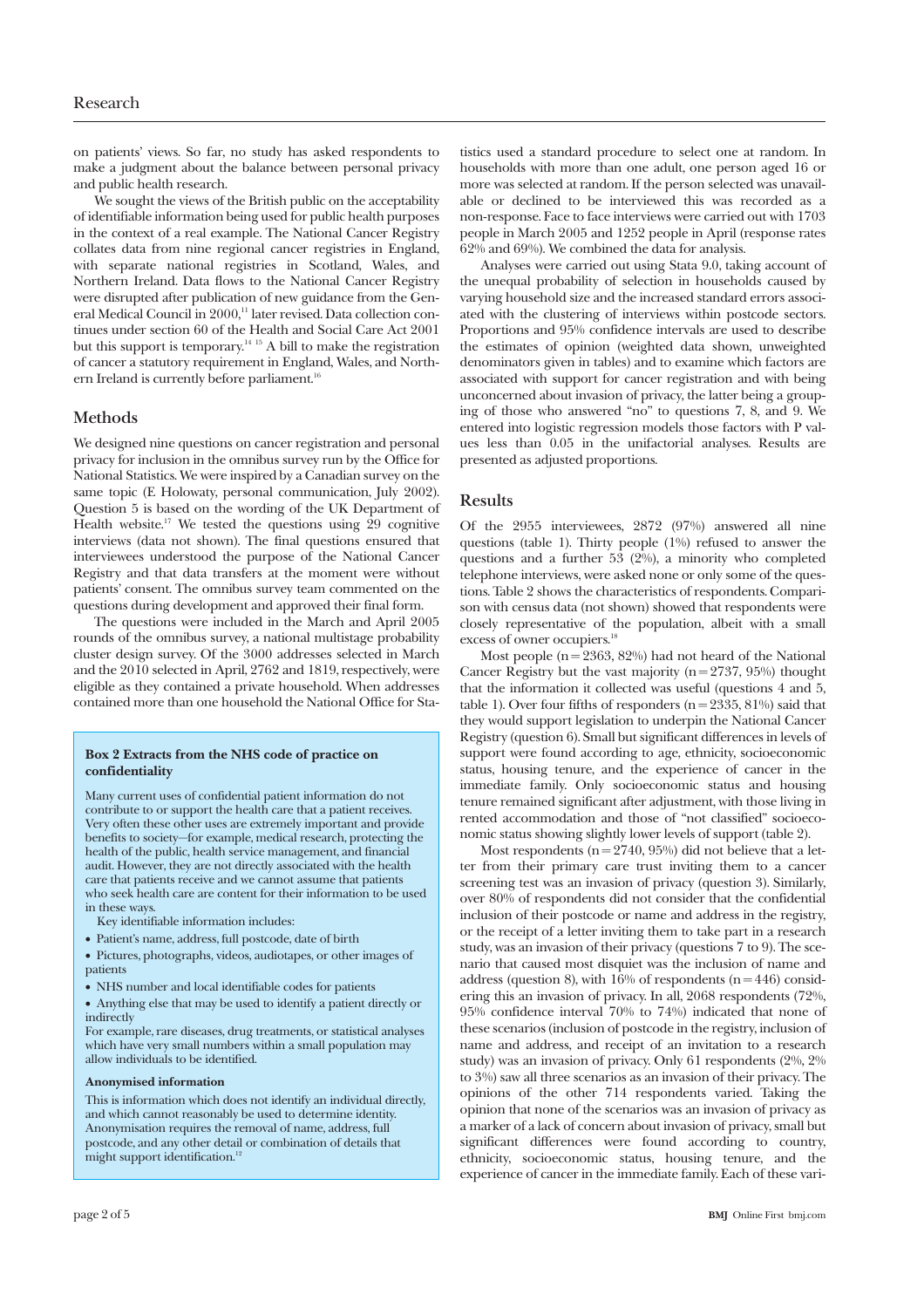|  | <b>Table 1</b> Respondents' views on cancer registration and privacy |  |  |  |  |
|--|----------------------------------------------------------------------|--|--|--|--|
|  |                                                                      |  |  |  |  |

|                                                                                                                                                                                                                                                                                                                                                                                                                                                        |                       | "Yes"         |                       | "No"          | "Don't know"          |            |  |
|--------------------------------------------------------------------------------------------------------------------------------------------------------------------------------------------------------------------------------------------------------------------------------------------------------------------------------------------------------------------------------------------------------------------------------------------------------|-----------------------|---------------|-----------------------|---------------|-----------------------|------------|--|
| <b>Question</b>                                                                                                                                                                                                                                                                                                                                                                                                                                        | No of<br>respondents* | % (95% CI)    | No of<br>respondents* | % (95% CI)    | No of<br>respondents* | % (95% CI) |  |
| 1 To begin, could I please start by asking if you have,<br>or you have ever had, cancer?                                                                                                                                                                                                                                                                                                                                                               | 174                   | 6 (5 to 7)    | 2701                  | 94 (93 to 95) |                       |            |  |
| 2 And have any members of your immediate family<br>(for instance, parents, children,<br>husband/wife/partner, brothers, sisters) ever had<br>cancer?                                                                                                                                                                                                                                                                                                   | 1298                  | 45 (43 to 47) | 1528                  | 53 (51 to 56) | 50                    | 2(1 to 2)  |  |
| 3 Many people get letters from their primary care<br>trust (previously called the health authority) about<br>screening tests for cancer, such as cervical smear<br>tests or bowel cancer screening. If your primary<br>care trust sent you a letter inviting you to a<br>screening test, do you think this would be an<br>invasion of your privacy?                                                                                                    | 93                    | 3(2 to 4)     | 2740                  | 95 (94 to 97) | 39                    | 1(1 to 2)  |  |
| 4 In the UK we have the National Cancer Registry,<br>which is a confidential NHS database of people who<br>have cancer. Have you ever heard of the National<br>Cancer Registry before?                                                                                                                                                                                                                                                                 | 479                   | 17 (15 to 18) | 2362                  | 82 (81 to 84) | 32                    | 1(1 to 2)  |  |
| 5 The National Cancer Registry is the only reliable<br>source of information for monitoring trends in the<br>risk of getting cancer and trends in cancer survival.<br>The information is used to compare the<br>effectiveness of cancer treatment around the<br>country, and to evaluate the success of cancer<br>screening programmes. Do you think this is useful<br>information for us to have in this country?                                     | 2737                  | 95 (94 to 96) | 68                    | 2(2 to 3)     | 69                    | 2(2 to 3)  |  |
| 6 In the USA, Denmark, Sweden, and many other<br>countries, all cases of cancer have to be notified to<br>the cancer registry by law. In future, there may<br>need to be a similar law in the UK, to ensure that<br>the National Cancer Registry continues to have the<br>information needed for monitoring cancer in the<br>UK. Would you support a new law that meant all<br>cases of cancer have to be notified to the National<br>Cancer Registry? | 2335                  | 81 (79 to 83) | 343                   | 12 (10 to 13) | 194                   | 7(6 to 8)  |  |
| 7 Currently, cancer patients' postcodes are<br>automatically included in the National Cancer<br>Registry. This can help the registry tell, for<br>example, if cancer is related to living around<br>polluted areas. If you had cancer and your<br>postcode was included in the National Cancer<br>Registry, to be held confidentially and under strict<br>security, do you think this would be an invasion of<br>your privacy?                         | 243                   | 8 (7 to 10)   | 2533                  | 88 (87 to 90) | 98                    | 3(3 to 4)  |  |
| 8 Currently, survival rates from cancer can only be<br>compared between regions of the country by<br>knowing cancer patients' names and addresses. If<br>vou had cancer and your name and address was<br>included automatically in the National Cancer<br>Registry, to be held confidentially and under strict<br>security, do you think this would be an invasion of<br>your privacy?                                                                 | 446                   | 16 (14 to 17) | 2326                  | 81 (79 to 83) | 101                   | 4(3 to 4)  |  |
| 9 Finally, suppose that a research group from a<br>university medical school wanted to do research<br>with people who had a particular type of cancer. If<br>you had cancer and the National Cancer Registry<br>sent you a letter, via your doctor, asking if you<br>wanted to take part in the research, do you think<br>this would be an invasion of your privacy?                                                                                   | 261                   | 9 (8 to 10)   | 2508                  | 87 (86 to 89) | 104                   | 4 (3 to 5) |  |

Questions are in order asked in survey. \*Denominators were 2873 weighted and 2869 unweighted, except for questions 1, 2, 3, and 6, which had small amounts of missing data.

ables, except the experience of cancer in the family, remained significant after adjustment, with the Scottish, those whose ethnicity was not "white British," those of lower socioeconomic status, and those living in rented accommodation being more likely to be concerned about invasion of privacy (table 2).

# **Discussion**

The majority of the British public does not consider the confidential use of personal, identifiable information by the National Cancer Registry for the purposes of public health research and surveillance to be an invasion of privacy. Furthermore, four fifths of the public would support a law making cancer registration statutory.

An advantage of this study is that we were able to pose questions about the uses of identifiable patient information within the context of a real public health example, the National Cancer Registry. This allowed respondents to consider both the private good of privacy and the public good of public health information when formulating their answers. The survey was also a large scale national probability sample survey, carried out on our behalf by the Office for National Statistics, an independent government agency with an excellent reputation for survey quality and probity.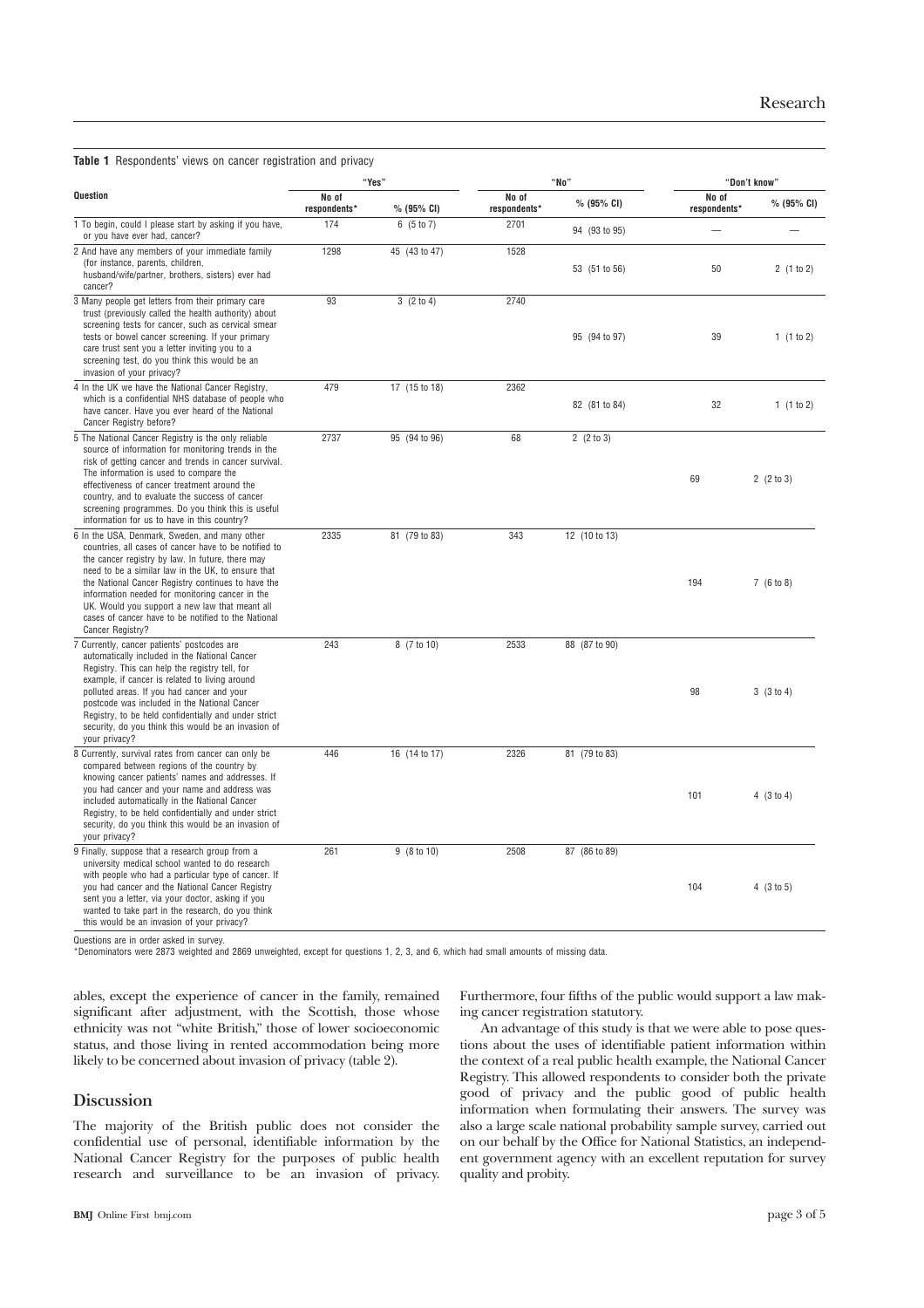|                                                    |                     | Support for law on cancer registration |         |                            |         | Not concerned about invasion of privacy |         |                            |         |
|----------------------------------------------------|---------------------|----------------------------------------|---------|----------------------------|---------|-----------------------------------------|---------|----------------------------|---------|
| Variable                                           | No (%) in<br>sample | % (95% CI)<br>support law              | P value | Adjusted % (95%<br>$CI)*+$ | P value | % (95% CI) not<br>concerned             | P value | Adjusted % (95%<br>$CI)*+$ | P value |
| Sex:                                               |                     |                                        |         |                            |         |                                         |         |                            |         |
| Male                                               | 1319 (46)           | 80 (77 to 83)                          |         |                            |         | 73 (70 to 76)                           | 0.462   |                            |         |
| Female                                             | 1557 (54)           | 82 (80 to 84)                          | 0.284   |                            |         | 71 (68 to 74)                           |         |                            |         |
| Age group:                                         |                     |                                        |         |                            |         |                                         |         |                            |         |
| 16-44                                              | 1315 (46)           | 79 (76 to 82)                          |         | 80 (76 to 84)              |         | 70 (67 to 73)                           |         | $\overline{\phantom{0}}$   |         |
| 45-64                                              | 997 (35)            | 84 (81 to 86)                          | 0.040   | 82 (77 to 86)              | 0.681   | 73 (70 to 77)                           | 0.154   |                            |         |
| $\geq 65$                                          | 564 (20)            | 82 (78 to 86)                          |         | 81 (75 to 85)              |         | 74 (70 to 77)                           |         |                            |         |
| Country:                                           |                     |                                        |         |                            |         |                                         |         |                            |         |
| England                                            | 2506 (87)           | 81 (79 to 83)                          |         |                            |         | 72 (70 to 75)                           |         | 75 (71 to 78)              |         |
| Wales                                              | 130(5)              | 88 (80 to 94)                          | 0.136   |                            |         | 79 (71 to 86)                           | 0.005   | 81 (72 to 87)              | 0.004   |
| Scotland                                           | 240(8)              | 77 (68 to 84)                          |         | -                          |         | 62 (55 to 69)                           |         | 65 (56 to 72)              |         |
| Ethnicity:                                         |                     |                                        |         |                            |         |                                         |         |                            |         |
| White British                                      | 2532 (88)           | 82 (80 to 84)                          |         | 80 (76 to 84)              |         | 73 (71 to 75)                           | < 0.001 | 75 (71 to 78)              | 0.002   |
| All other groups                                   | 335 (12)            | 76 (69 to 82)                          | 0.049   | 76 (69 to 83)              | 0.293   | 63 (58 to 68)                           |         | 66 (61 to 72)              |         |
| Education:                                         |                     |                                        |         |                            |         |                                         |         |                            |         |
| Degree or higher                                   | 542 (19)            | 79 (74 to 82)                          |         |                            |         | 71 (67 to 75)                           |         |                            |         |
| Below degree                                       | 1496 (52)           | 82 (79 to 85)                          | 0.270   |                            |         | 74 (71 to 77)                           | 0.086   |                            |         |
| No qualifications                                  | 837 (29)            | 82 (78 to 85)                          |         |                            |         | 69 (65 to 73)                           |         |                            |         |
| Socioeconomic<br>status:                           |                     |                                        |         |                            |         |                                         |         |                            |         |
| Managerial                                         | 988<br>(34)         | 81 (77 to 83)                          |         | (76 to 84)<br>80           |         | 74 (71 to 76)                           | < 0.001 | 75 (71 to 78)              | 0.001   |
| Intermediate                                       | 588<br>(20)         | (82 to 88)<br>85                       | 0.002   | (81 to 89)<br>85           |         | 79 (75 to 82)                           |         | 80 (75 to 84)              |         |
| Manual                                             | 1060 (37)           | 82 (79 to 85)                          |         | 83 (78 to 86)              | 0.023   | 69 (66 to 72)                           |         | 71 (67 to 75)              |         |
| Not classified                                     | 240 (8)             | 72 (63 to 79)                          |         | 76 (67 to 83)              |         | 61 (54 to 68)                           |         | 66 (58 to 73)              |         |
| Housing tenure:                                    |                     |                                        |         |                            |         |                                         |         |                            |         |
| Owner occupier                                     | 2189 (76)           | 83 (81 to 85)                          |         | $\frac{1}{80}$ (76 to 84)  |         | 74 (71 to 76)                           |         | 75 (71 to 78)              |         |
| Rents from local                                   | 410 (14)            | 77 (72 to 82)                          |         | 74 (66 to 80)              |         | 64 (60 to 69)                           |         | 68 (61 to 74)              |         |
| authority or<br>housing<br>association             |                     |                                        | 0.001   |                            | 0.007   |                                         | < 0.001 |                            | 0.019   |
| Rents privately                                    | 275 (10)            | 74 (67 to 79)                          |         | 73 (64 to 79)              |         | 67 (61 to 73)                           |         | 71 (64 to 77)              |         |
| Ever had cancer?:                                  |                     |                                        |         |                            |         |                                         |         |                            |         |
| No                                                 | 2701 (94)           | 81 (79 to 83)                          |         |                            |         | 72 (70 to 74)                           | 0.912   |                            |         |
| Yes                                                | 174(6)              | 85 (79 to 90)                          | 0.168   |                            |         | 72 (64 to 78)                           |         |                            |         |
| Member of immediate<br>family ever had<br>cancer?: |                     |                                        |         |                            |         |                                         |         |                            |         |
| No or don't know                                   | 1578 (55)           | 80 (77 to 82)                          |         | 80 (76 to 84)              |         | 70 (67 to 73)                           | 0.034   | 75 (71 to 78)              |         |
| Yes                                                | 1298 (45)           | 83 (81 to 85)                          | 0.023   | 82 (78 to 86)              | 0.154   | 74 (71 to 77)                           |         | 77 (74 to 81)              | 0.100   |

**Table 2** Factors associated with support for law on cancer registration and not being concerned about invasion of privacy

\*Adjusted for other variables in model; values adjusted to reference category.

†Denominators were 2870 unweighted and 2873 weighted.

‡Denominators were 2862 unweighted and 2865 weighted.

One limitation of the study was that within the constraint of nine survey questions we were only able to concentrate on one context, the public health use of identifiable information relating to cancer. Cancer may be a topic that the public considers of particular importance or that evokes special sympathy in Britain. Information from other studies, however, suggests that the findings of this study may be more broadly generalisable. Two studies that examined rates of consent to health registers (the Canadian stroke network register $19$  and the paediatric intensive care audit network register in the United Kingdom<sup>20</sup>) found that obstacles to consent were primarily due to logistical problems in gaining access to patients to ask for consent; when it was possible to ask patients or their representatives for permission to use identifiable information, consent was almost always given. Research across the European Union has also shown that doctors and medical services are highly trusted with regard to their use of individuals' personal information, much more so than tax authorities, banks, employers, and insurance and credit card companies.<sup>21</sup> This suggests that the confidential use of identifiable health information for research without individuals' consent has not so far damaged the public's trust.

We are aware of only one previous study in which the public was asked about their support for cancer registration.<sup>22</sup> The study was commissioned by the former West German government at the time of proposed legislation in 1983. The findings were broadly similar to ours: 87% of the public thought it important to set up cancer registers, 78% reported that they would agree with their data being reported and analysed if they developed cancer, and 78% of the public, once fully informed, supported a new law for cancer registration.

A recent discussion paper by the British Medical Association advocated wider debate about the uses of identifiable health information, asking to whom such information belongs and who should benefit from its use—the authors, the data subjects, the wider community, or the state?<sup>23</sup> In the past few years, the assumption has gained ground that the public would wish primacy to be given to individual privacy over the public interest,<sup>3 14</sup> despite the lack of evidence on public opinion. The NHS code of practice on confidentiality asserts that it cannot be assumed that patients are happy for information about them to be used for purposes other than direct patient care.<sup>12</sup> Our findings suggest the opposite—that is, one cannot assume that